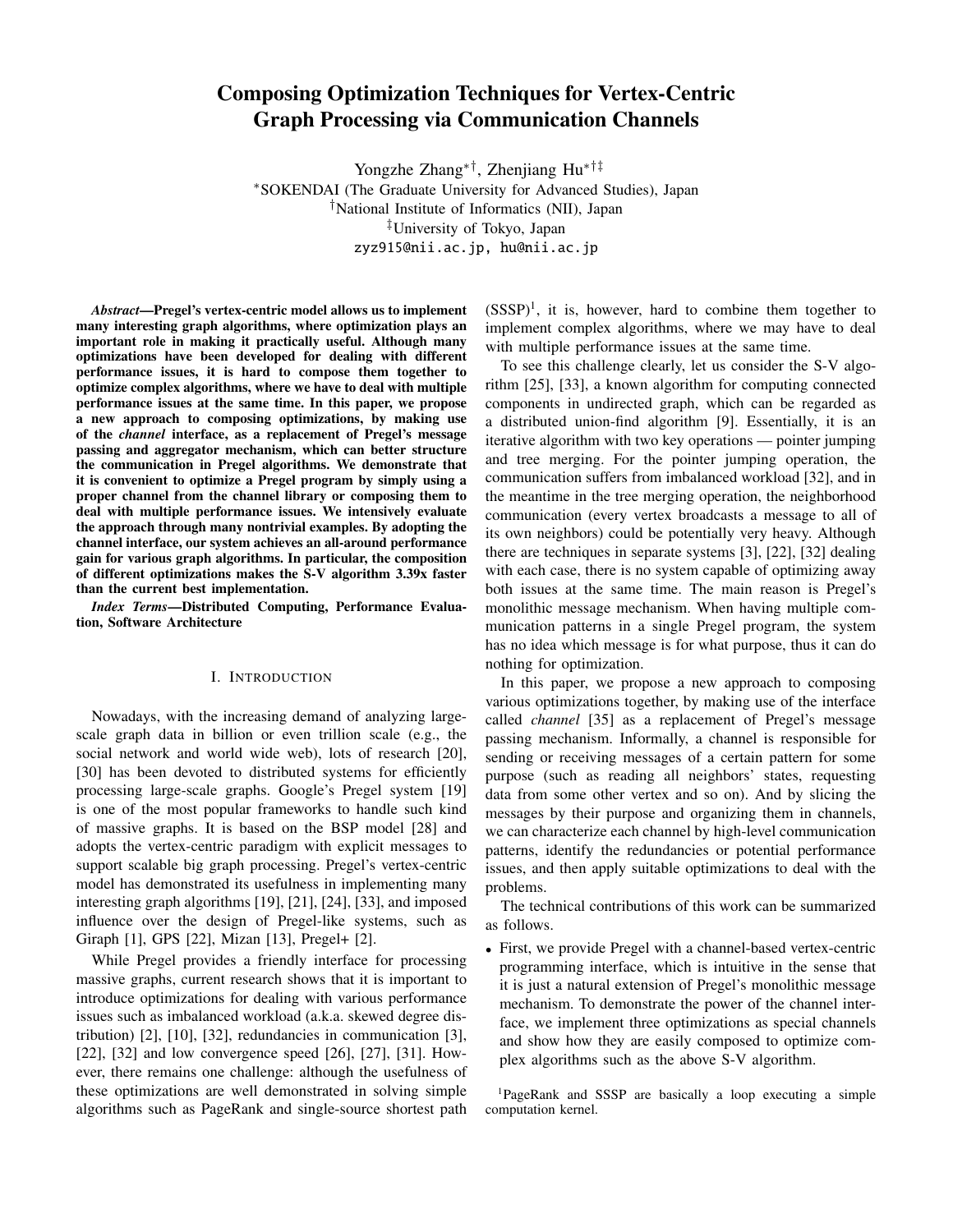• Second, we have fully implemented the system and the experiment results convincingly show the usefulness of our approach. The channel interface itself contributes to an up to 76% reduction of message size especially for complex algorithms, and the three optimized channels further improve the performance of the algorithms they are applicable (3.50x for PageRank, 4.41x for Pointer-Jumping and 5.20x for weakly connected components). Specially, the composition of different optimizations makes the S-V algorithm 3.39x faster than the best implementation available now.

The rest of the paper is organized as follows. [Section II](#page-1-0) briefly reviews the basic concepts of Pregel, [Section III](#page-1-1) introduces the programming interface of our channel-based system, as well as non-trivial examples showing how optimizations are composed in the same algorithm. [Section IV](#page-3-0) presents the channel mechanism and the implementation of our optimizations as channels. [Section V](#page-6-0) presents the experiment results, [Section VI](#page-9-0) discusses the related work, and [Section VII](#page-9-1) concludes the paper.

#### II. PREGEL AND ITS LIMITATIONS

<span id="page-1-0"></span>In this section, we give a brief introduction to Pregel and illustrate the limitations of its message passing interface.

#### *A. Pregel*

The Pregel system takes a directed graph as input (an undirected graph can be treated as a directed graph that always has edges in both directions), where user-specified values can be associated on either vertices or edges. A Pregel computation consists of a series of supersteps separated by global synchronization points. In each superstep, the vertices compute in parallel executing the same user-defined function (usually the compute() method) that expresses the logic of a given algorithm. A vertex can read the messages sent to it in the previous superstep, mutate its state, and send messages to its neighbors or any known vertex in the graph. The termination of the algorithm is based on every vertex voting to halt. Each vertex is associated with a flag indicating whether it is active, and initially it is set to true. During the computation, a vertex can deactivate itself by invoking a vote to halt() method, and it can be reactivated externally by receiving messages

Pregel provides the message passing interface for intervertex communication and aggregator for global communication.

Message passing and the combiner. In Pregel, vertices communicate directly with each other by sending messages, where each message consists of a message value and a destination. The combiner optimization [\[19\]](#page-10-2) is applicable if the receiver only needs the aggregated result (like the sum, or the minimum) of all message values, in which case the system is provided an associative binary function to combine messages for the same destination whenever possible.

Aggregator. Aggregator is a useful interface for global communication, where each active vertex provides a value, and the system aggregates them to a final result using a userspecified operation and makes it available to all vertices in the next superstep.

# *B. Problems in Pregel's Message Interface*

Pregel is designed to support iterative computations for graphs, and it is indeed suitable for algorithms like the PageRank or SSSP. However, it is noteworthy that vertexcentric graph algorithms are in general complex. Even for some fundamental problems like connected component (CC), strongly connected component (SCC) and minimum spanning forest (MSF), their efficient vertex-centric solutions require multiple computation phases, each having different communication patterns [\[24\]](#page-10-5), [\[33\]](#page-10-6). For such complex algorithms, all the computation phases have to share Pregel's message passing interface, which causes the following problems:

- When different message types are needed in different computation phases, the Pregel's message interface has to be instantiated with a type that large enough to carry all those message values.
- Usually, we can no longer optimize any of the communication patterns in these computation phases, since the system cannot distinguish which message is to be optimized.

As mentioned before, these are the consequences of Pregel's monolithic message mechanism, which may not only increase the message size, but also prevent the possible optimizations to be applied. We have detailed discussions using S-V in [Section III-C](#page-3-1) and evaluation results showing the computation and communication overhead in [Section V-A.](#page-6-1) It motivates us to design a better communication interface for Pregel to efficiently handle a wide range of complex vertex-centric graph algorithms.

#### III. PROGRAMMING WITH CHANNELS

<span id="page-1-1"></span>The channel mechanism is designed to help users organize the communications in vertex-centric graph algorithms. Concretely speaking, the channels are message containers equipped with a set of methods for sending/receiving messages or supporting a specific communication pattern (see [Table I](#page-2-0) and [Table II](#page-2-1) for the standard and optimized channels; the details are in [Section IV-D\)](#page-4-0). In this section, we first introduce the programming interface using the PageRank example, then we show how different optimizations can be easily composed via channels in a more complex algorithm called the S-V [\[25\]](#page-10-17).

# *A. A Standard PageRank Implementation Using Channels*

Writing a vertex-centric algorithm in our system using the standard channels is rather straightforward for a Pregel programmer. We present a PageRank Implementation in [Fig. 1,](#page-2-2) which is basically obtained from a Pregel program (a vertexcentric compute() function with a parameter of received messages from the previous superstep) by replacing the sending/reading of messages by one or more user-defined message channel's send/receive methods.

In the first 30 supersteps, each vertex sends along outgoing edges (if exists) its tentative PageRank divided by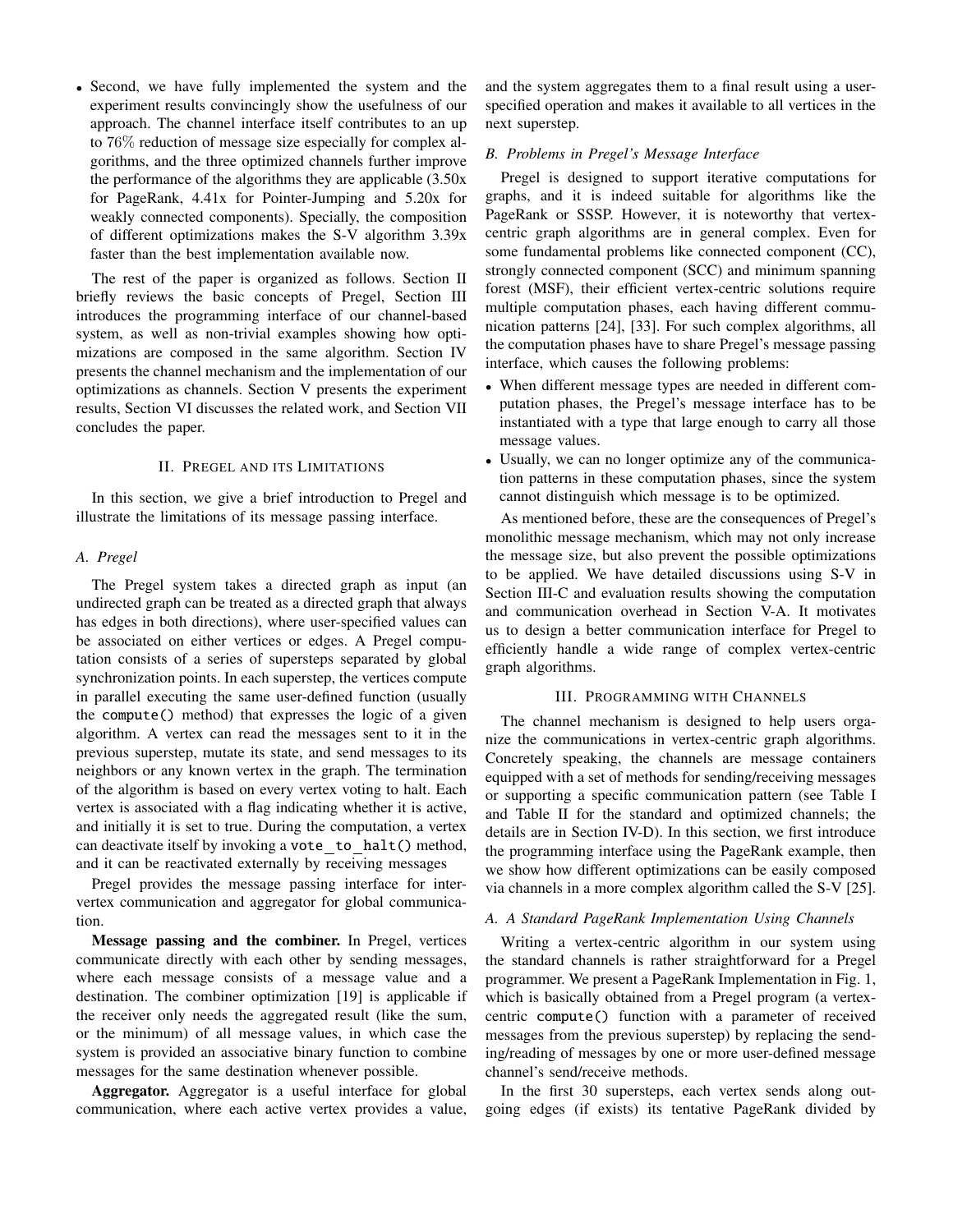TABLE I: The APIs for standard channels.

<span id="page-2-0"></span>

| <b>Message-Passing Channels</b>                          | <b>Aggregator Channel</b>                   |                             |
|----------------------------------------------------------|---------------------------------------------|-----------------------------|
| DirectMessage(Worker <vertext> *w);</vertext>            | Aggregator(Worker <vertext> *w,</vertext>   |                             |
|                                                          | $Combiner < ValT < c):$                     |                             |
| <b>void</b> send_message(KeyT dst, ValT m);              | <b>void</b> send_message(KeyT dst, ValT m); | <b>void</b> $add(VaIT v)$ ; |
| MsgIterator <keyt, valt=""> &amp;get_iterator();</keyt,> | const ValT &get_message();                  | const ValT &result();       |

|  |  |  |  |  | TABLE II: The APIs for optimized channels. |  |
|--|--|--|--|--|--------------------------------------------|--|
|--|--|--|--|--|--------------------------------------------|--|

<span id="page-2-1"></span>

| <b>Scatter-Combine</b>                        | <b>Request-Respond</b>                        | <b>Propagation (Simplified)</b>            |
|-----------------------------------------------|-----------------------------------------------|--------------------------------------------|
| ScatterCombine(Worker <vertext> *w,</vertext> | RequestRespond(Worker <vertext> *w,</vertext> | Propagation(Worker <vertext> *w,</vertext> |
| $Combiner < ValT < c):$                       | $function <$ RespT(VertexT)> $f$ );           | $Combiner<$ ValT $> c$ );                  |
| <b>void</b> add_edge(KeyT dst);               |                                               | <b>void</b> add_edge(KeyT dst);            |
| <b>void</b> set_message(ValT m);              | <b>void</b> add_request(KeyT dst);            | $void set_value(ValT m):$                  |
| const ValT &get_message();                    | const RespT &get_response();                  | const ValT &get_value();                   |

```
1 using VertexT = Vertex<int, PRValue>;<br>2 auto c = make combiner(c sum, 0.0): /
 2 auto c = make_combiner (c_sum, 0.0); // a combiner<br>3 class PageRankWorker : nublic Worker<VertexT> {
      class PageRankWorker : public Worker<VertexT> {
 4 private:<br>5 // tw// two channels are defined here
 6 CombinedMessage<VertexT, double> nbr;<br>7 Aggregator<VertexT, double> agg:
 7 Aggregator<VertexT, double> agg;<br>8 public:
 \begin{array}{cc}\n 8 & \text{public:} \\
 9 & \text{Page}\n \end{array}PageRankWorker(): nbr(this, c), agg(this, c) {}
\begin{array}{c} 10 \\ 11 \end{array}11 void compute(VertexT &v) override {<br>12 if (step num() == 1) {
12 \mathbf{if} \text{ (step\_num() == 1) }{<br>13 \text{value()}\text{.PaqeRank = 1}13 value (). PageRank = 1.0 / get_vnum ();<br>14 } else {
14 } else {<br>15 // s:
                    1/ s: the pagerank of the "sink node"
16 double s = agg.result () / get_vnum ();
17 value (). PageRank = 0.15 / get_vnum ()
18 + 0.85 * (nbr.get_message() + s);\frac{19}{20}20 if (step_name() < 31) {<br>21 int numEdges = value21 int numEdges = value (). Edges.size ();<br>22 if (numEdges > 0) {
22 if (numEdges > 0) {<br>23 double msa = val23 double msg = value (). PageRank / numEdges;<br>24 for (int e : value (). Edges)
24 for (int e : value (). Edges)<br>25 https://www.philophysis.org/effect/integrate
25 \frac{1}{26} nbr. send_message (e, msg);
26 } else<br>27 ago
27 agg.add(value().PageRank);<br>28 } else
28 } else<br>29 \frac{1}{2}vote_to_halt();
30 }
31 - 3:
```
Fig. 1: PageRank implementation using channels.

the number of outgoing edges (lines 21–25), over a userdefined message channel nbr. This channel is an instance of CombinedMessage, which requires a combiner to be provided in its constructor (line 9). In the next superstep, every vertex gets the sum of the message values arriving on this channel (lines 18) and calculates a new PageRank. To avoid PageRank lost in dead ends (vertices without outgoing edges), we need a *sink* node to collect the PageRank from those dead ends and redistribute it to all nodes, which is implemented by an aggregator agg using the addition operator (line 9). Then, in line 27, users explicitly add the PageRank of the dead ends to the aggregator, and in the next superstep the sum is returned by the aggregator's result() method (line 16).

All the computation logic and the channels are written in a user-defined class called PageRankWorker that inherits from the Worker class in our system. The type of vertex ID and value type are packed in to the VertexT type and provided to the Worker class. We leave the explanation of Worker in the next section, and users just keep in mind that programs in our system are constructed in this way.

## *B. Channels and Optimizations*

In our channel-based system, we offer a set of optimizations as special channels (in [Table II\)](#page-2-1), which can be regarded as more efficient implementations (compared to the standard message passing channels) of several communication patterns. Here, we demonstrate how to enable the scatter-combine optimization (which deals with the "static messaging pattern") for PageRank. The details of this optimization will be presented in [Section IV-D.](#page-4-0)

Given a channel-based PageRank implementation in [Fig. 1,](#page-2-2) what we need to do is simply switching the standard message channel msg to the scatter-combine channel. First, we change the definition of nbr as follows:

```
5 // change to the scatter-combine channel<br>6 Scatter Combine<VertexT double> nbr:
          ..<br>ScatterCombine<VertexT, double> nbr;
```
Then, in the compute() function, we initialize the scattercombine channel (by invoking the add edge() method) before actually sending any data, which is done in the first superstep as below:

```
12 if (step_num () == 1) {<br>13 value(). PageRank = 1
13 value (). PageRank = 1.0 / get_vnum ();<br>14 // provide the graph topology to the
14 // provide the graph topology to the channel<br>15 for (inte: value(). Edges)
                                   for (int e : value (). Edges)
16 nbr.add_edge(e);
17 \quad \frac{1}{2} \quad \frac{1}{2} \quad \frac{1}{2} \quad \frac{1}{2} \quad \frac{1}{2} \quad \frac{1}{2} \quad \frac{1}{2} \quad \frac{1}{2} \quad \frac{1}{2} \quad \frac{1}{2} \quad \frac{1}{2} \quad \frac{1}{2} \quad \frac{1}{2} \quad \frac{1}{2} \quad \frac{1}{2} \quad \frac{1}{2} \quad \frac{1}{2} \quad \frac{1}{2} \quad \frac{1}{2} \quad \frac{1}{2} \quad \frac{1}{2} \quad \frac{1}{2} \quad \frac{1}{2} \quad \frac{1}{2} \quad
```
Finally, we switch to the scatter-channel's dedicated interface for message passing, which is set message() indicating a unique message value for all neighbors:

```
22 if (numEdges > 0) {<br>23 double msa = valy
23 double msg = value (). PageRank / numEdges;<br>24 // no need to specify the destination
24 // no need to specify the destination<br>25 mbr.set message (msg):
               nbr.set_message(msg);
26 } ...
```
The rest of the program remains the same. Our experiments [\(subsubsection V-B1\)](#page-7-0) show that, by switching to the scattercombine channel, the PageRank immediately gets 3x faster, and all the programmer need to understand is the high-level abstraction of each channel.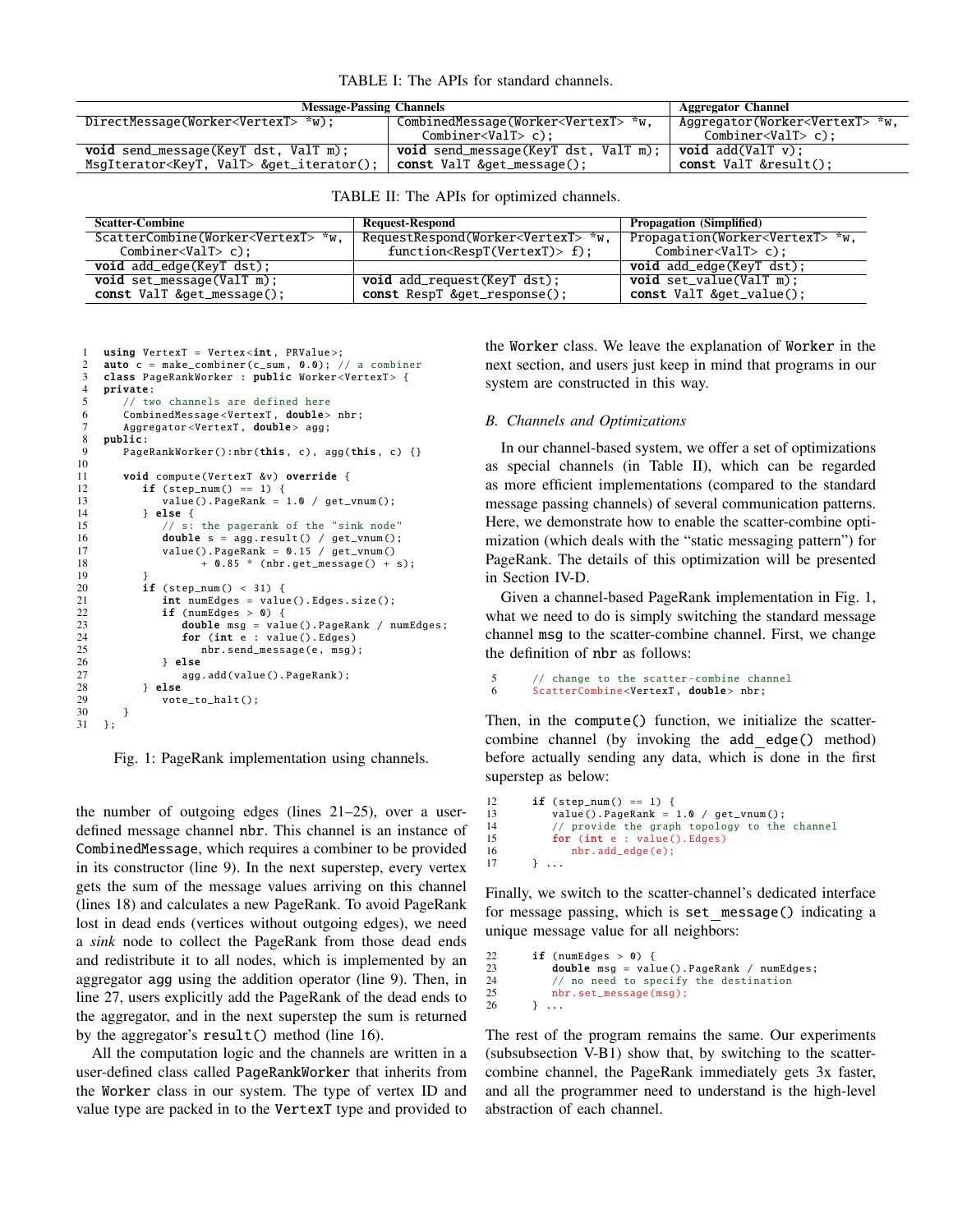# <span id="page-3-1"></span>*C. Composition of Channels*

In this part, we use a more complicated example called the Shiloach-Vishkin (S-V) algorithm [\[25\]](#page-10-17) to show that, users can easily combine different optimizations (channels) to handle multiple performance issues in the same program.

*1) The S-V Algorithm:* The S-V algorithm is in general an adaptation of the classic union-find algorithm [\[9\]](#page-10-18) to the distributed setting, which finds the connected components in undirected graphs with *n* vertices in  $O(\log n)$  supersteps. In the S-V algorithm, the connectivity information is maintained by a distributed tree structure called disjoint-set [\[9\]](#page-10-18), where each vertex holds a pointer which points to either some other vertex in the same connected component or to itself. We henceforth use  $D[u]$  to represent this pointer for vertex u. Following is the high-level description of the S-V algorithm using a domain-specific language called Palgol [\[37\]](#page-10-20), and it compiles to Pregel+ code<sup>[2](#page-3-2)</sup>.

```
1 // initially suppose we have D[u] = u for every u
 \begin{matrix} 2 & \mathbf{do} \\ 3 & \mathbf{do} \end{matrix}3 // enter vertex-centric mode<br>4 for u in V
 4 for u in V<br>5 // whether
 5 // whether u's parent is a root vertex<br>6 if (D[D[u]] == D[u])
 6 if (D[D[u]] == D[u])<br>
\frac{1}{2} // iterate over ne
 7 // iterate over neighbors (D[e]: neighbor's pointer)<br>8 let t = minimum [ D[e] | e <- Nbr[u] ]
 8 let t = minimum [ D[e] | e <- Nbr[u] ]<br>9 if (t < D[u])9 if (t < D[u])<br>10 // modify tl
                 // modify the D field of u's parent D[u]
11 remote D[D[u]] \leq ? = t<br>12 else
12 else<br>13 //
13 // the pointer jumping (path compression)<br>14 D[u] := D[D[u]]
14 D[u] := D[D[u]]<br>15 end
        end
16 until fix[D] // until D stabilizes for every u
```
Starting from  $n$  root nodes, the S-V algorithm iteratively merges the trees together if crossing edges are detected. In a vertex-centric way, every vertex  $u$  simultaneously performs one of the following operations depending on whether its parent  $D[u]$  is a root vertex:

- Tree merging (lines 7–11). If  $D[u]$  is a root vertex, u sends the smallest one of its neighbors' pointer (to which we give a name t) to the root  $D[u]$  and later the root points to the minimum  $t$  it receives (to guarantee the correctness of the algorithm).
- Pointer jumping (line 14). If  $D[u]$  is not a root vertex, u modifies its pointer to its "grandfather"  $(D[u]$ 's current pointer). Since all the vertices below the children of root perform this operation simultaneously, it halves the distance to the current root.

The algorithm terminates when all vertices' pointers do not change after an iteration. Readers interested in the correctness of this algorithm can be found in the original paper [\[33\]](#page-10-6) for more details.

*2) Choices of Channels:* In the S-V algorithm, three major performance issues are identified below by analyzing the communication patterns in the algorithm.

• The load balance issue in testing whether  $D[u]$  is a root vertex or not for every  $u$ . The standard implementation is

<span id="page-3-3"></span>

Fig. 2: The architecture of our channel-based system.

to let each u send a request to its current parent  $D[u]$ , then the reply message is the parent's pointer. Due to the pointer jumping, the height of the tree will decrease and the width of the tree will increase, causing a few vertices with very large degree to slow down the reply phase.

- The heavy neighborhood communication in calculating the minimum parent ID of the neighboring vertices, where all vertices need to send a unique message value to all neighbors, regardless of the vertices' local state.
- The congestion issue in the modification of parent's pointer, due to the existence of high-degree vertices.

We provide the solutions to all of these issues in our system as special channels, and users just need to choose the proper channels and combine them together in the program. For the S-V algorithm, the load balance issue can be avoided by the request-respond channel, the heavy neighborhood communication is optimized by the scatter-combine channel, and a message channel with combiner solves the congestion issue.

# IV. CHANNEL IMPLEMENTATION

<span id="page-3-0"></span>In this section, we present the design of our channel mechanism and demonstrate how three interesting channels are implemented for dealing with different performance issues.

# *A. Overview*

[Fig. 2](#page-3-3) shows the architecture of our channel-based system. Worker is the basic computing unit in our system. When launching a graph processing task, multiple instances of workers are created, each holding a disjoint portion of the graph (a subset of vertices along with their states and adjacent lists). Workers share no memory but can communicate with each other. Such big picture is common in all Pregel systems, but ours has a unique hierarchy of the components inside the worker.

In our system, channels form an independent layer inside the worker between the vertices and the raw buffers. Each worker has  $M - 1$  buffers (where M is the number of workers launched by the user) for storing binary message data for each other worker, then the channels can read or write its own address space on these buffers. The system simply exchanges the contents of the buffers pairwise using the MPI

<span id="page-3-2"></span><sup>&</sup>lt;sup>2</sup>The Palgol code is presented here for easy understanding. It currently compiles to Pregel+ using only the message interface, and the the performance is close to the hand-written code [\[37\]](#page-10-20).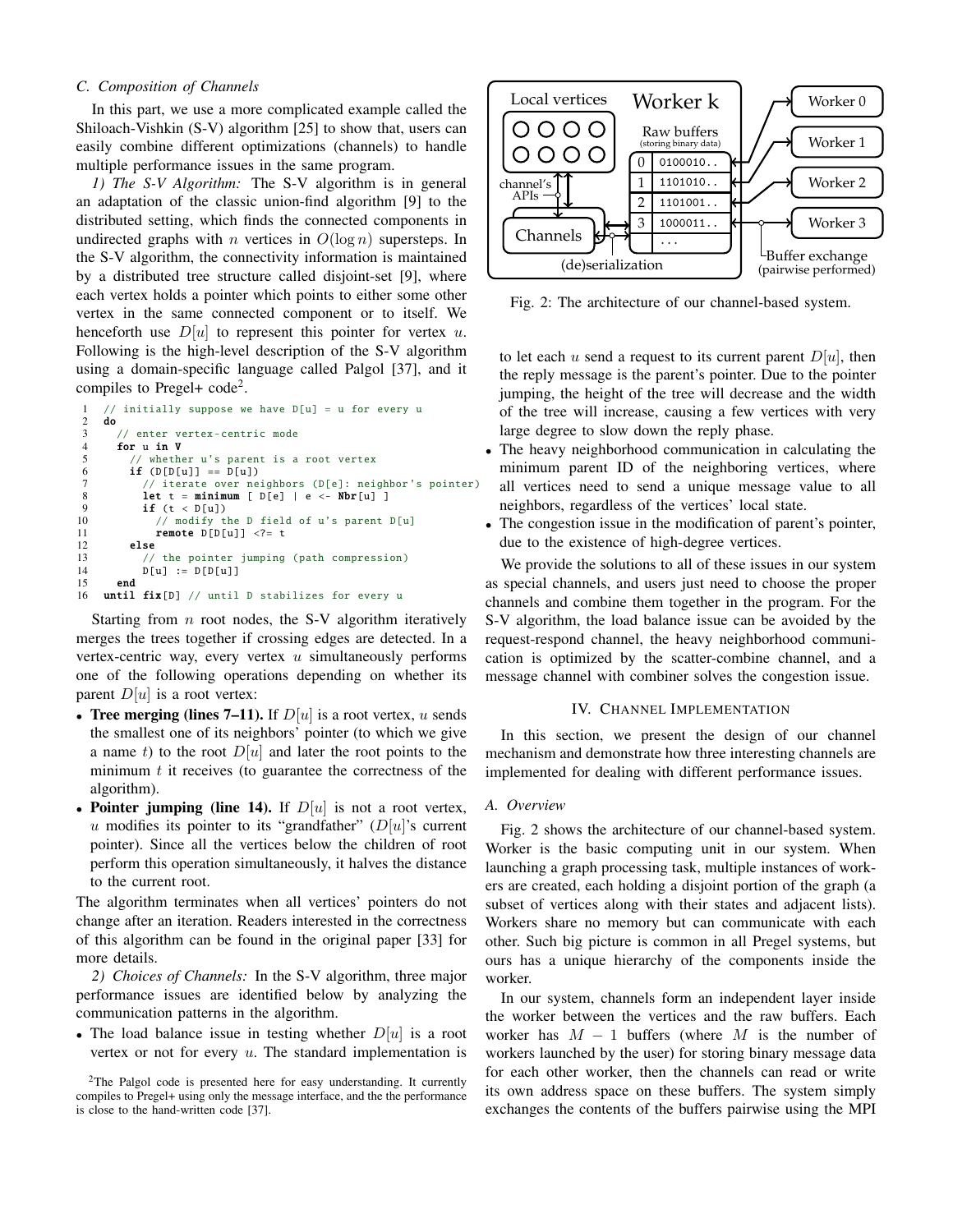```
1 class Channel {
 2 public:<br>\frac{2}{3} \frac{1}{7} \frac{1}{1}3 // initialization function<br>4 virtual void initialize()
 4 virtual void initialize() {};<br>5 // paired (de)serialization f
 5 // paired (de)serialization functions<br>6 virtual void serialize (Buffer &buff)
 6 virtual void serialize (Buffer &buff) = 0;<br>7 virtual void deserialize (Buffer &buff) = 0
           virtual void deserialize (Buffer &buff) = 0;
 8 // return true for additional buffer exchange
9 virtual bool again () { return false; };<br>10 }:
     10 };
```
Fig. 3: The core functions of the base class Channel.

in every superstep. Each channel independently implements a communication pattern (like messages passing or aggregator) and exposes its own interfaces (like send message(dst, msg) for a message channel) to the vertex. To implement an algorithm, users should inherit the Worker class, override the compute() function and allocate the channels that are suitable for the algorithm according to the communication patterns it has.

# *B. Design Principle*

The channel mechanism mainly targets (but not limited to) a class of optimizations that handles the redundancies in communication. For example, the standard combiner optimization [\[19\]](#page-10-2) allows the worker to combine the messages sent to the same destination by a user-defined binary operator, and the request-respond paradigm [\[2\]](#page-10-10) merges the requests to the same destination to avoid sending redundant copies of the same value. In these optimizations, typically, each worker processes all the messages in batch and sends a more compact but equally informative message list. After the messages are delivered, the receiver worker may further process the data and dispatch the messages to the vertices.

Having such common pattern in these communication related optimizations, our channel mechanism tries to organize them in a modular way and make them work perfectly with the Pregel abstraction. Essentially, each channel is a userspecified message handler that is invoked by the worker in every superstep. The vertices actually put messages into (or fetch messages from) the channels' local storage through each channel's dedicated APIs, and the message handler can access all the local data of the channel as well as current worker's states to implement a particular communication pattern. Channels are registered on the worker, so the composition of channels is actually trivial, which is accomplished by the worker carefully separating the messages of each channel in its message buffer.

#### *C. The Channel Interface*

[Fig. 3](#page-4-1) shows the base class Channel and its core functions: initialize(), serialize() for writing data to worker's raw buffer, deserialize() for reading data from worker's raw buffer (after the buffer exchange) and again() for supporting multiple rounds of communication. All the channels in our paper are implemented as derived classes of Channel with

```
1 load_graph()<br>2 foreach chan
2 foreach channel c do c.initialize()<br>3 foreach vertex y do y set active(tr
      foreach vertex v do v. set_active (true)
4 while (active vertex exists) // a superstep<br>5 foreach active vertex y do this compute
          foreach active vertex v do this.compute(v)
6 foreach channel c do c.set_active (true)<br>7 while (active channel exists)
7 while (active channel exists)<br>8 foreach active channel c d
8 foreach active channel c do c.serialize() \frac{9}{2}9 buffer_exchange()<br>10 foreach active ch
               foreach active channel c do
11 c.deserialize()<br>12 c.set_active(c.
                   c.set_active(c.again())
13 end_for<br>14 end_while
14 end_while<br>15 end_while
15 end_while<br>16 dump grap
     dump_graph()
```
Fig. 4: The computation logic of the worker for illustrating the channel mechanism.

proper implementations of these four functions (in particular serialize() and deserialize()).

To clearly see how the workers and channels cooperate with each other, we present the computation logic of the worker in [Fig. 4.](#page-4-2) The worker's computation is organized as synchronized supersteps. In each superstep, the worker first calls the compute() on every vertex, then it performs several rounds of buffer exchanges. In each round, the system invokes the active channels' serialize() and deserialize() methods to exchange the data between the channels and the buffers. All channels are set to active at the beginning, but they can deactivate themselves by returning false in the again() function. Channels' initialize() is invoked at the beginning of the computation, in which the channel can access the basic information of the graph (like graph size, number of vertices on the current worker) for initialization. While not explicitly presented in the code, the channels can activate vertices through the Worker's interface by providing the vertex's ID or local index. That is how our system simulates the voting-to-halt mechanism of Pregel.

#### <span id="page-4-0"></span>*D. Case Studies*

As the last part of this section, we demonstrate how to implement three optimizations, which target three important performance issues in vertex-centric graph processing.

<span id="page-4-4"></span>*1) Scatter-Combine Channel:* The scatter-combine abstraction is a common high-level pattern appeared in many singlephase algorithms such as PageRank, single-source shortest path (SSSP) and connected component (CC). The communication in this model is captured by a scatter() function on each vertex to send a unique value to all neighbors, and a combine() function to combine the messages for each receiver. We focus on a special case where *every* vertex needs to send a value to all of its neighbors<sup>[3](#page-4-3)</sup> regardless of its local state. An iterative algorithm having such static messaging pattern will waste time repeating the same message dispatching procedure, while a proper preprocessing can greatly reduce the computation time as well as the message size.

<span id="page-4-3"></span><sup>3</sup>In some algorithms like SSSP or WCC, only active vertices need to send messages, which is not the case we are targeting here.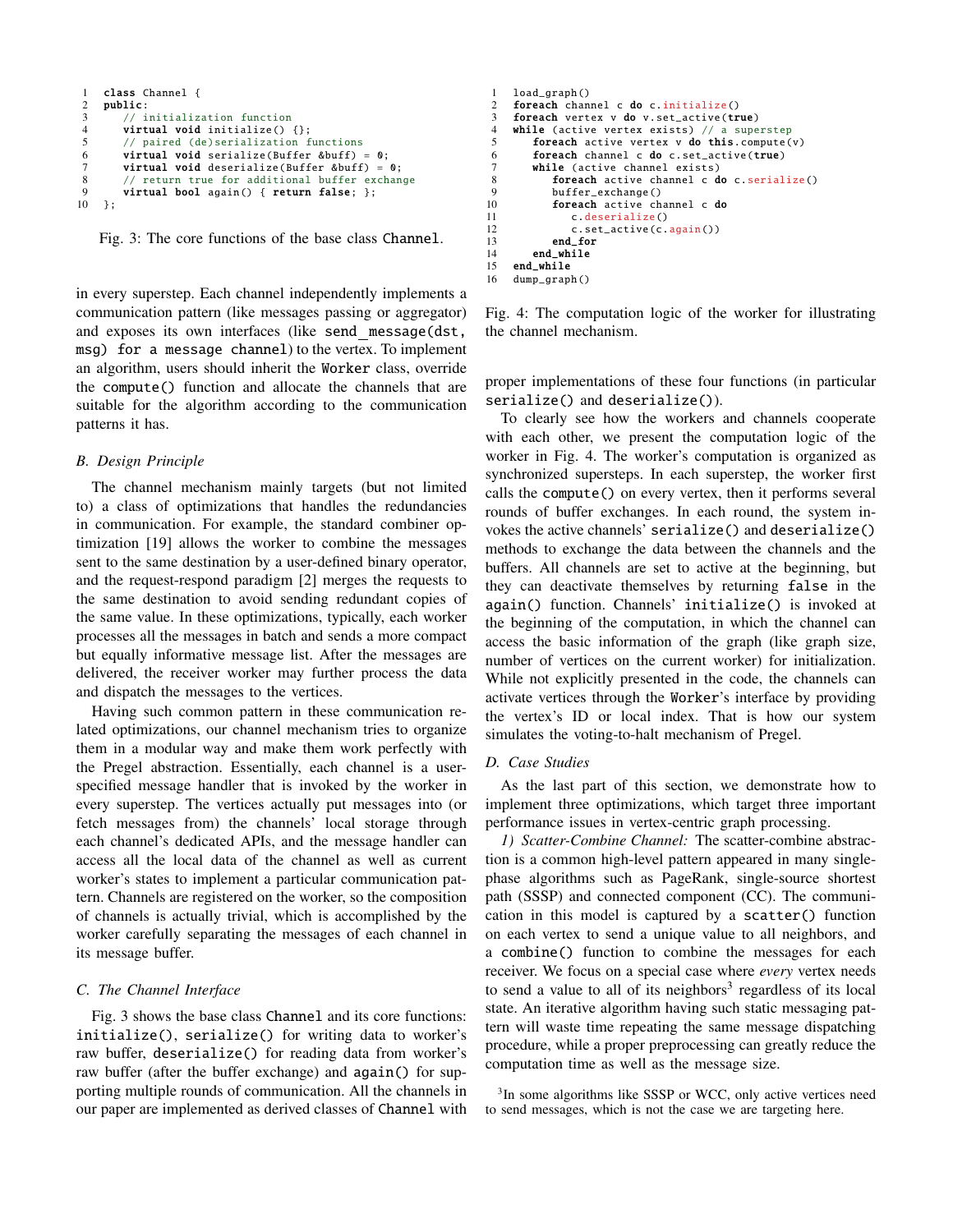<span id="page-5-0"></span>

Fig. 5: The execution logic for the scatter-combine channel.

[Fig. 5](#page-5-0) demonstrates the computation logic of the scattercombine channel. Suppose the vertices on an worker is indexed by 0. numv-1, then each local edge is a pair  $(idx, dst)$  where  $idx$  refers to a local vertex and the  $dst$  can be an arbitrary vertex in the graph. We sort the edges by  $dst$  in advance, then by scanning the array of the sorted edge list once, we can quickly calculate for each destination a combined message value. This is much cheaper than the normal message routine which typically requires hashing or sorting.

The APIs for the scatter-combine channel are presented in the first column of [Table II.](#page-2-1) Users need to initialize the channel by adding the outgoing edges of each vertex through the add edge() function before the first message sending occurs in the execution. Then, every vertex emits an initial messages using the send message() interface and the combined messages for each vertex can be obtained by the get message() method in the next superstep.

*2) Request-Respond Channel:* This is a communication pattern where two rounds of message passing (say the request phase and respond phase) together form a conversation to let every vertex request an attribute of another vertex. Typically, such computation contains vertices with high degree which causes imbalanced workload in the respond phase, and the solution is to merge the requests of the same destination on each worker. More details can be found in the original paper [\[32\]](#page-10-12).

Our implementation of this optimization is illustrated in [Fig. 6.](#page-5-1) A request is a pair  $(idx, dst)$  where  $idx$  refers to a local requester and the dst can be an arbitrary vertex in the graph. The worker sorts the requests by  $dst$  and sends exactly one message containing the worker ID to each of the unique destinations. When receiving the response values, the worker performs another scan to the sorted requests, which is sufficient to reply to all the requesters.

The middle column of [Table II](#page-2-1) shows the APIs of the request-respond channel. When creating the channel, users need to provide a function that generates a response value from a vertex's state. The whole procedure is implemented in an implicit style; A vertex invokes add request() with the destination vertex ID; all the requests are delivered after the request phase, and the vertices receiving any request will be automatically involved, and a response value is produced by

<span id="page-5-1"></span>

Fig. 6: The execution logic for the request-respond channel.

the user-provided function.

*3) Propagation Channel:* The last optimized channel is to speedup the convergence for a class of propagation-based algorithms. In these algorithms, typically, some vertices emit the initial labels, and in each of the following supersteps, vertices receiving the labels will perform some computation and may further propagate a new label to their outgoing neighbors. Since the propagation is between neighbors, such algorithms converge very slowly on graphs with large diameters.

The design of this channel is inspired by two existing techniques for improving the convergence speed. First, the GAS model [\[10\]](#page-10-11) with an asynchronous execution mode can perform the crucial updates as early as possible without waiting for the global synchronization. Although this implementation is not feasible in our synchronous system, the high-level abstraction is suitable for describing such kind of computation. Second, the block-centric computation model [\[26\]](#page-10-14), [\[27\]](#page-10-15), [\[31\]](#page-10-16) is an extension of Pregel which opens the partition to users, so that users can choose a suitable partition method and implement a block-level computation to perform the label propagation within a connected subgraph.

Our propagation channel combines the advantages of these two techniques: it provides a simplified GAS model which naturally describes such propagation-based computation, and its implementation works in a similar way as a block-level program to accelerate the label propagation. Therefore, users allocate a channel to obtain a performance gain without additional efforts on writing the block-level program.

[Fig. 7](#page-6-2) describes the high-level model for the propagation channel as well as the execution logic in our implementation. Initially, each vertex is associated with a value and is set to active. Whenever having an active vertex  $u$  in the graph, it reads each incoming neighbors and the corresponding edges (if exists), and calculate a value  $a_i$  by a user-provided function f. Then, a combiner h updates the original vertex value  $u$  by each neighbor's  $a_i$  and returns a new vertex value  $u'$ . If the new value  $u'$  is different from the original value  $u$ , we activate all outgoing neighbors of  $u$  to propagate the update, and finally  $u$  is deactivated after being processed. The computation stops when all the vertices are inactive. Note that we require  $h$  to be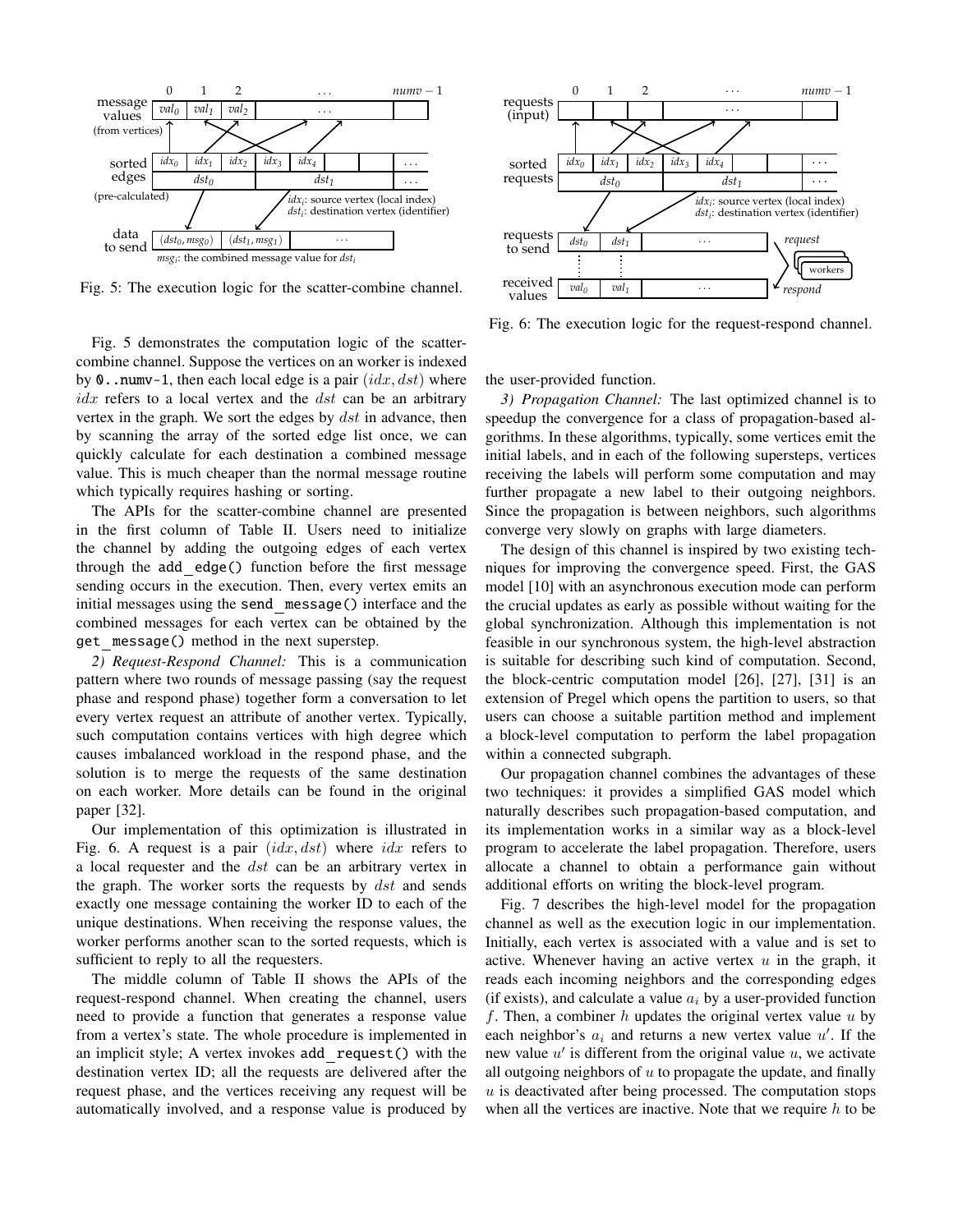<span id="page-6-2"></span>

Fig. 7: The propagation channel's high-level model and computation logic.

commutative, so that the order of combining  $a_i$  does not affect the result. Moreover, when any of the incoming neighbors of  $u$  is modified,  $u$  needs to read the modified vertex to update its own value, instead of recomputing the *foldr* by reading all its incoming neighbors' values.

This computation model is implemented by each worker performing a BFS-like traversal on the subgraph it holds. Starting from the initial setting, each worker propagates the values along the edges as far as possible. It updates the local vertices directly, but records the changes on remote vertices as messages. The buffer exchange is performed after no update is viable on any worker. After the remote updates triggered by messages, a new round of local propagation is performed. It terminates when all vertices have converged.

The last column of [Table II](#page-2-1) shows the APIs of a simplified propagation channel without considering the edge weights (for saving space), so users provide a combiner to calculate the new vertex value. Each vertex adds its adjacent list to the channel via add edge() and sets the initial value by set value(), and in the next superstep, a vertex invokes get value() to get the final value after the propagation converges. To make the best use of the propagation channel, users should properly partition the graph and attach the partition IDs to the vertex IDs.

#### V. EXPERIMENTS

<span id="page-6-0"></span>The experiments are conducted on an Amazon EC2 cluster of 16 nodes (with instance type m5.2xlarge), each having 8 vCPUs and 32G memory. The connectivity between any pair of nodes in the cluster is 10Gb. The datasets are listed in [Table III](#page-6-3) including both real-world graphs (Wikipedia<sup>[4](#page-6-4)</sup>, Twitter<sup>[5](#page-6-5)</sup> and SubDomain<sup>[6](#page-6-6)</sup>) and synthesized graphs (Chain, Tree and RMAT [\[14\]](#page-10-21)). Graphs are converted to the required type (directed, undirected or weighted) for each algorithm in the experiments.

We select six representative algorithms in our evaluation, including PageRank (PR), Pointer-Jumping (PJ), Weakly Connected Component (WCC), S-V algorithm (S-V), Strongly

<span id="page-6-6"></span><span id="page-6-5"></span><sup>5</sup>[http://konect.uni-koblenz.de/networks/twitter](http://konect.uni-koblenz.de/networks/twitter_mpi)\_mpi

<span id="page-6-3"></span>TABLE III: Datasets used in our evaluation

| <b>Dataset</b>              |                                         | Е       | avg. Deg |  |  |  |  |
|-----------------------------|-----------------------------------------|---------|----------|--|--|--|--|
| SubDomain                   | 99.41M                                  | 1.94B   | 19.52    |  |  |  |  |
| Twitter                     | 41.65M                                  | 1.47B   | 70.51    |  |  |  |  |
| Tree*                       | 1.00B                                   | 1.00B   | 1.00     |  |  |  |  |
| $\overline{\text{Chain}}^*$ | 1.00B                                   | 1.00B   | 1.00     |  |  |  |  |
| $RMAT*$                     | 400M                                    | 2.00B   | 5.00     |  |  |  |  |
| Wikipedia                   | 18.27M                                  | 172.31M | 9.43     |  |  |  |  |
|                             | datasets marked with<br>* are synthetic |         |          |  |  |  |  |

datasets marked with ∗ are synthetic.

Connected Component (SCC) and Minimum Spanning Forest (MSF). For comparison, we also present the results of our besteffort implementations in Pregel+ [\[2\]](#page-10-10) and Blogel [\[31\]](#page-10-16). Both of them are typical Pregel implementations, where Pregel+ supports the request-respond paradigm and mirroring technique in two special modes (*reqresp* mode and *ghost* mode respectively) and Blogel supports the block-centric computation. All of these systems mentioned above as well as our channel-based system are implemented in C++ on top of the Hadoop Distributed File System (HDFS). The source code of our system can be accessed at [https://bitbucket.org/](https://bitbucket.org/zyz915/pregel-channel) [zyz915/pregel-channel](https://bitbucket.org/zyz915/pregel-channel).

## <span id="page-6-1"></span>*A. The Channel Mechanism*

First, we evaluate the standard channels (the message passing channels and aggregator) in our system. Basically, rewriting a Pregel program into a channel-based version is just about replacing the matched send-receive pairs into the same channel's send/receive function. The message is chosen as small as possible, and we always use a combiner if applicable. We compare both implementations to see whether there is any overhead or benefits introduced by our channel mechanism.

The experiment results are presented in [Table IV,](#page-7-1) where a straightforward rewriting achieves a speedup ranging from 1.16x to 4.16x among all the five algorithms on those datasets. For SCC and S-V, we also observe a significant reduction on message size ranging from 23% to 62%.

Analysis. The channel mechanism itself can improve the performance, due to the following two reasons. First, our system allows users to specify a combiner to a channel whenever applicable, while in Pregel, we can specify a global combiner only when all the messages in the algorithm can use that combiner. This difference makes our S-V and SCC more message-efficient, where the inapplicability of combiner in Pregel+ causes a 4.16x and 2.10x message size for S-V and SCC respectively on Twitter.

Second, our channel-based system allows users to choose different message types for different channels, while in Pregel+, a global message type is chosen to serve all communication in the program. Then, the MSF (we refer to a particular version here [\[8\]](#page-10-22)) is a typical example that uses heterogeneous messages in different phases of the algorithm. The largest message type is a 4-tuple of integer values for storing an edge, but the smallest one is just an int.

For the rest algorithms, there is no significant difference when implemented in two systems. Still, our system reduces

<span id="page-6-4"></span><sup>4</sup><http://konect.uni-koblenz.de/networks/dbpedia-link>

<sup>6</sup>[http://webdatacommons.org/hyperlinkgraph/2012-08/download.](http://webdatacommons.org/hyperlinkgraph/2012-08/download.html) [html](http://webdatacommons.org/hyperlinkgraph/2012-08/download.html)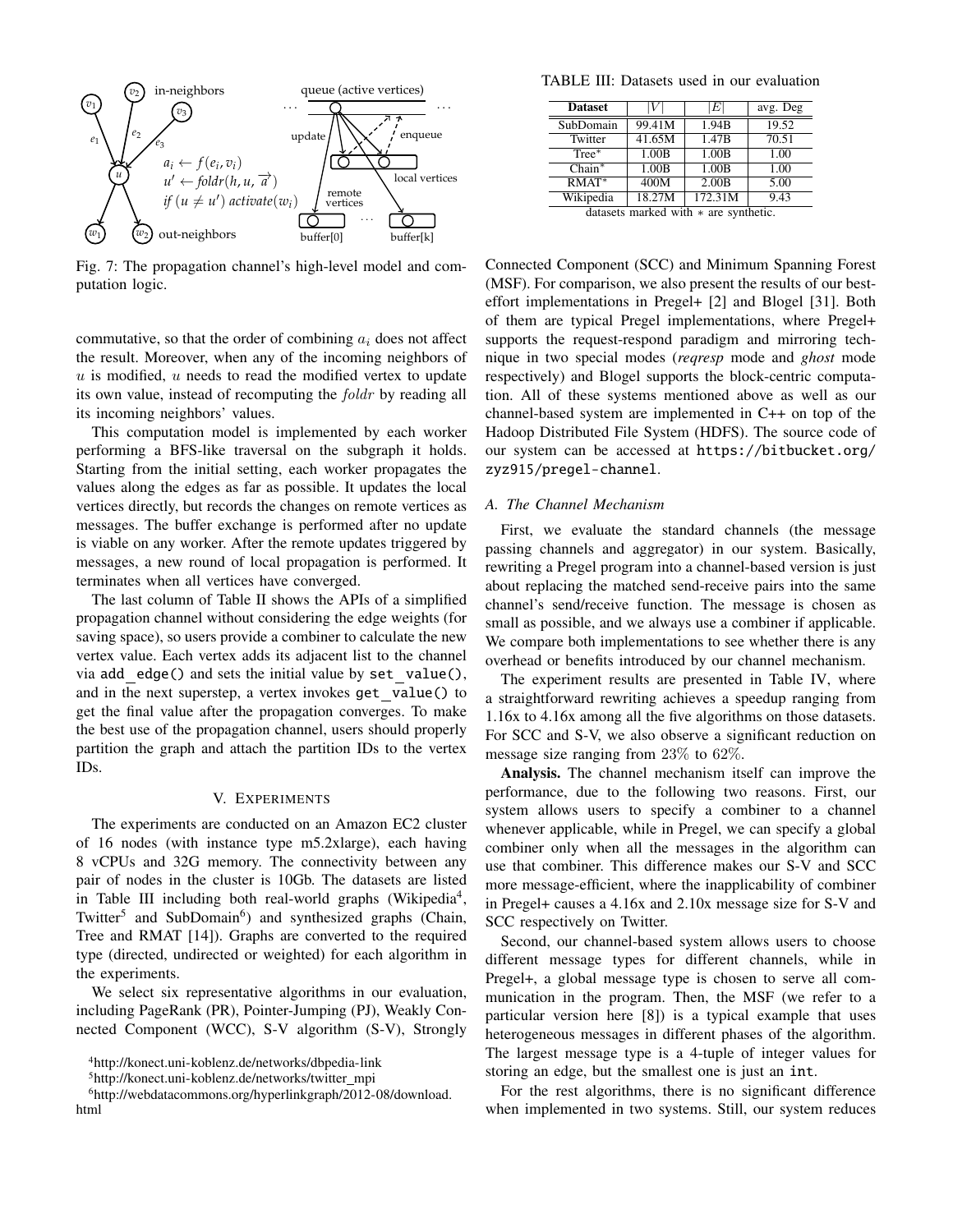| PI            | Chain            |                  |                  | Tree             |                  |                  |  |
|---------------|------------------|------------------|------------------|------------------|------------------|------------------|--|
|               | pregel           | channel          | pregel           | channel          |                  |                  |  |
| runtime $(s)$ | 596.99           | 327.86           | 221.76           | 105.70           |                  |                  |  |
| $msg$ (GB)    | 463.86           | 463.86           | 89.17            | 89.17            |                  |                  |  |
| $S-V$         | <b>RMAT</b>      |                  | SubDomain        |                  | Twitter          |                  |  |
|               | pregel           | channel          | pregel           | channel          | pregel           | channel          |  |
| runtime $(s)$ | 465.98           | 232.91           | 411.67           | 155.36           | 143.03           | 59.71            |  |
| $msg$ (GB)    | 212.64           | 112.49           | 298.62           | 71.82            | 115.96           | 28.53            |  |
| <b>PR</b>     | <b>RMAT</b>      |                  |                  | SubDomain        |                  | Twitter          |  |
|               | pregel           | channel          | pregel           | channel          | pregel           | channel          |  |
| runtime $(s)$ | 509.93           | 417.70           | 308.83           | 236.36           | 235.37           | 194.00           |  |
| $msg$ (GB)    | 413.03           | 413.03           | 160.99           | 160.99           | 128.81           | 128.81           |  |
|               |                  |                  |                  |                  |                  |                  |  |
|               |                  | <b>RMAT</b>      |                  | SubDomain        |                  | Twitter          |  |
| <b>WCC</b>    | pregel           | channel          | pregel           | channel          | pregel           | channel          |  |
| runtime $(s)$ | 65.36            | 42.31            | 54.61            | 41.02            | 22.58            | 17.47            |  |
| $msg$ $(GB)$  | 37.83            | 37.83            | 19.65            | 19.65            | 9.26             | 9.26             |  |
|               |                  | <b>RMAT</b>      |                  | SubDomain        |                  | Twitter          |  |
| <b>SCC</b>    | pregel           | channel          | pregel           | channel          | pregel           | channel          |  |
| runtime $(s)$ | 266.52           | 116.24           | 345.38           | 382.68           | 99.99            | 56.64            |  |
| $msg$ (GB)    | 118.56           | 91.09            | 132.07           | 62.99            | 77.53            | 45.79            |  |
|               |                  | <b>RMAT</b>      |                  | SubDomain        |                  | Twitter          |  |
| <b>MSF</b>    | pregel           | channel          | pregel           | channel          | pregel           | channel          |  |
| runtime $(s)$ | 547.98<br>438.41 | 319.86<br>400.11 | 200.07<br>173.18 | 138.71<br>161.53 | 138.92<br>123.36 | 119.27<br>117.50 |  |

<span id="page-7-1"></span>TABLE IV: Comparison of the basic implementation of graph algorithms in Pregel+ and channel-based system.

the runtime of PR and WCC by up to  $26\%$  and  $35\%$ (using the CombinedMessage class), and for PJ (using the DirectMessage class) the number is 52%. We believe that the improvement is due to the choice of message interface (in particular the message iterator in DirectMessage instead of nested C++ vectors in Pregel+). Nevertheless, we show that our system implementation is reasonably efficient.

# *B. Effectiveness of Optimized Channels*

Here, we evaluate the efficiency of our optimized channels against the message passing channels using the applications that each kind of channel is applicable. In this part, we choose rather simple algorithms, so that we can clearly see how optimized channels can improve the performance in different scenarios.

<span id="page-7-0"></span>*1) Scatter-Combine Channel:* PageRank is a typical graph algorithm that can be optimized by the scatter-combine channel. We test Pregel+'s basic implementation, Pregel+'s *ghost* mode (a.k.a. the mirroring technique [\[32\]](#page-10-12)), the standard channel version [\(Fig. 1\)](#page-2-2) and the scatter-combine channel version. For Pregel+'s mirroring technique, we set the threshold to 16 in all cases.

The experiment results are presented in the upper part of [Table V.](#page-7-2) The basic mode of Pregel+ and our standard version are close in both execution time and message size, while the scatter-combine channel achieves a speedup ranging from 3.39x to 3.50x and reduces roughly one third of the message size. Pregel+'s ghost mode use less messages, but the execution time (including the preprocessing time) is not reduced significantly.

Analysis. The improvement on execution time clearly shows the effectiveness of the scatter-combine channel. As explained in [subsubsection IV-D1,](#page-4-4) it can generate the combined mes-

<span id="page-7-2"></span>TABLE V: Experiment results for each optimized channel.

|                   |           | Scatter-Combine channel using PR |               |         |  |  |  |
|-------------------|-----------|----------------------------------|---------------|---------|--|--|--|
| Program           |           | SubDomain                        | Twitter       |         |  |  |  |
|                   | runtime   | message                          | runtime       | message |  |  |  |
| pregel+ (basic)   | 308.83    | 160.99                           | 235.37        | 128.81  |  |  |  |
| $pregel+ (ghost)$ | 353.77    | 152.50                           | 256.95        | 111.28  |  |  |  |
| channel (basic)   | 236.36    | 160.99                           | 194.00        | 128.81  |  |  |  |
| channel (scatter) | 88.18     | 109.12                           | 69.46         | 87.31   |  |  |  |
|                   |           | Request-Respond channel using PJ |               |         |  |  |  |
| Program           |           | Tree                             | Chain         |         |  |  |  |
|                   | runtime   | message                          | runtime       | message |  |  |  |
| pregel+ (basic)   | 221.76    | 89.17                            | 596.99        | 463.86  |  |  |  |
| pregel+ (reqresp) | 342.44    | 29.88                            | 4279.06       | 336.27  |  |  |  |
| channel (basic)   | 105.70    | 89.17                            | 327.86        | 463.86  |  |  |  |
| channel (regresp) | 50.29     | 19.92                            | 328.87        | 224.18  |  |  |  |
|                   |           | Propagation channel using WCC    |               |         |  |  |  |
|                   | Wikipedia |                                  | Wikipedia (P) |         |  |  |  |
| Program           | runtime   | message                          | runtime       | message |  |  |  |
| pregel+ (basic)   | 16.96     | 2.85                             | 15.31         | 0.49    |  |  |  |
| blogel            | 20.39     | 1.11                             | 5.10          | 0.11    |  |  |  |
| channel (basic)   | 15.67     | 2.85                             | 15.85         | 0.49    |  |  |  |
| channel (prop.)   | 8.64      | 1.66                             | 3.05          | 0.17    |  |  |  |
|                   |           |                                  |               |         |  |  |  |

sages by a linear scan of the edges, while Pregel+'s basic mode and the CombinedMessages have to use hash table or sorting in every superstep. The reduction on total message size is explained by the removal of redundant transmission of vertices' identifiers.

All these three programs use the *receiver-centric* message combining (for high-degree receiver), while Pregel+'s mirroring technique has the *sender-centric* message combining to further reduce the messages. However, such method is computational intensive and the overall computational cost is higher. We show that the computational cost in message processing is a major problem in some algorithms, and our scatter-combine achieves better performance than existing approaches.

*2) Request-Respond Channel:* We consider the pointerjumping algorithm (which is also part of the S-V algorithm) as a minimum example that uses the request-respond paradigm. Given a (forest of) rooted tree, each vertex initially knows its parent and tries to find the root of the tree it belongs to. We test Pregel+'s basic implementation, Pregel+'s *reqresp* mode (which is the original implementation of the requestrespond paradigm [\[32\]](#page-10-12)), the standard channel version and the scatter-combine channel version. We use two types of graphs, a randomly generated tree and a chain. Vertices are randomly assigned to workers.

The middle part of [Table V](#page-7-2) summarizes the results on the two graphs. Without the request-respond optimization, the standard implementations in the two systems use exactly the same number of messages, but ours runs 2.10x faster on a chain 1.82x faster on a randomly generated tree. Contrary to our expectation, Pregel+'s *reqresp* mode has a negative effect on the execution time, although the message size indeed decreases. Our implementation of the request-respond paradigm shows reasonable results, which runs faster on a randomly generated tree, and is as good as an ordinary implementation when tree degrades to a chain. Compared to Pregel+'s *reqresp* mode, our implementation constantly reduces the message size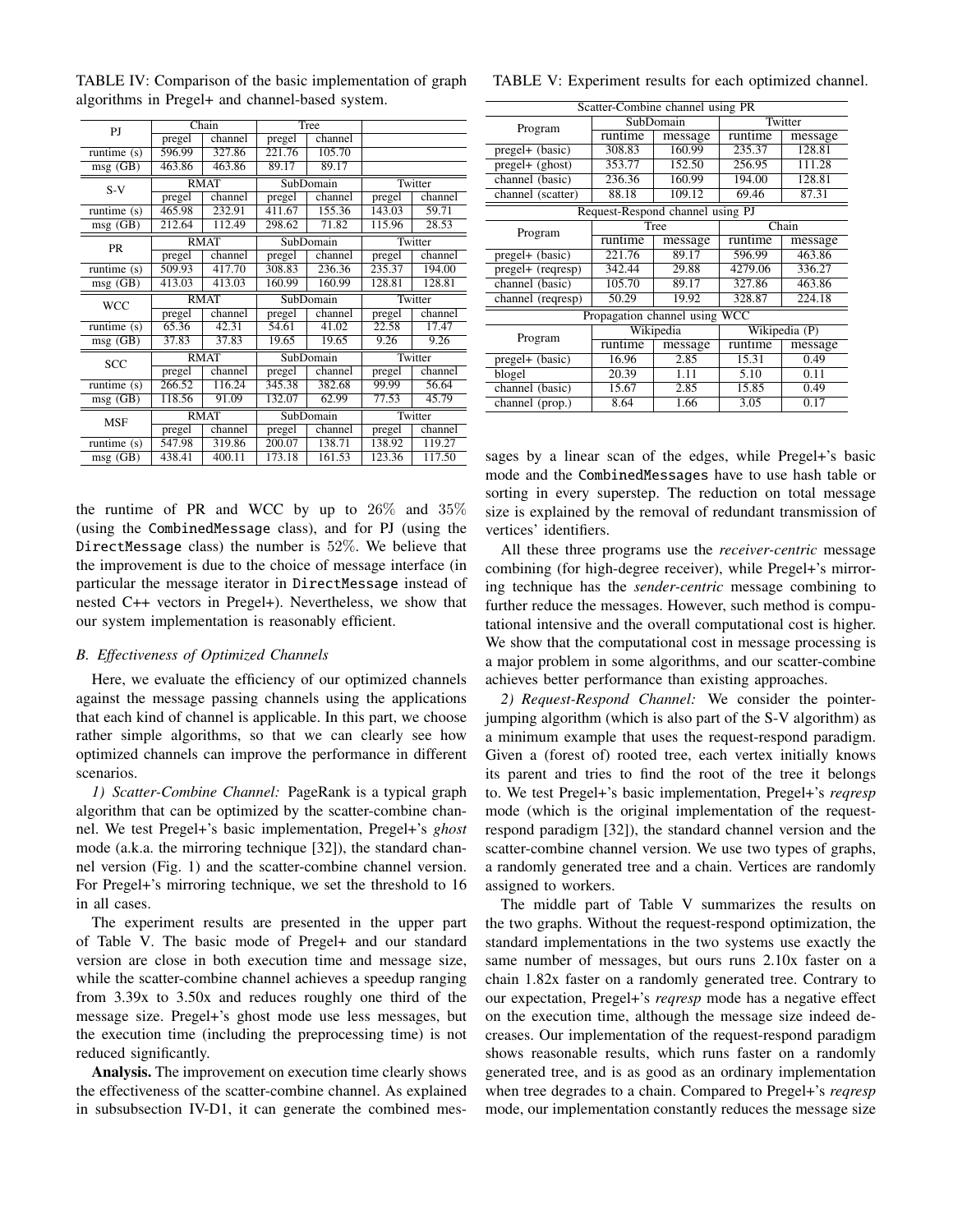by 33%, and achieves a significant performance gain (up to 13.01x) on the Chain.

Analysis. Although sharing the same idea, the implementations of the request-respond paradigm in our system and Pregel+ are different, which we believe is the main reason that makes our implementation better in both runtime and message size. The request-respond channel works better on Tree, since it easily generates high-degree vertices during the computation. For Chain, there is actually no high-degree vertex until the final stage of the algorithm, but it does not compensate the computational overhead in the channel implementation.

We also observe that, in real algorithms like S-V [\(Sec](#page-3-1)[tion III-C\)](#page-3-1), we are actually dealing with a dynamic forest, where the finding of the root vertex root is fused with the tree merging. In this special case, Pregel+'s *reqresp* mode can still make an improvement (see [Table VI\)](#page-8-0). Nevertheless, we verify that our implementation of the request-respond technique is reasonably effective, and is faster than the one in Pregel+.

*3) Propagation Channel:* We consider the HCC algorithm [\[11\]](#page-10-23) as a suitable example for using this optimization, which finds the weakly connected component (WCC) of a directed graph. In this experiment, we present both the results on the original Wikipedia graph and the partitioned graph by METIS [\[12\]](#page-10-24). We also add the Blogel version here since the block-centric model is applicable [\[31\]](#page-10-16). We choose METIS since it requires no additional knowledge of the graph.

The experiment results are presented in the bottom part of [Table V.](#page-7-2) First, the Pregel+ program and a standard channel version in our system are very close in both execution time and message size. The block-centric version in Blogel works slightly worse on the original graph, but achieves roughly 3x faster when the input graph is properly partitioned. Our propagation channel version works consistently better than all other implementations in terms of execution time on both graphs (1.67x faster than Blogel). The number of messages used in the propagation channel version is the same as the Blogel version, but the message size in Blogel is 33% less due to its special treatment of partition information. Nevertheless, running WCC on partitioned graph is not message intensive.

Analysis. A partitioner reduces the communication cost between the workers, but for the standard WCCs (program 1 and 3), it still takes a large number of supersteps to converge, so the execution time is not reduced. Both of Blogel and our propagation channel use a block-level program to speedup the convergence and our system outperforms Blogel slightly.

It is also noteworthy that, WCC's standard implementation is simply an iterative neighborhood communication that needs around 10 lines of code for the compute() function. While the Blogel version requires users to additionally write a block-level computation of more than 100 lines of code<sup>[7](#page-8-1)</sup>, switching to the propagation channel in our system is much easier. It is

<span id="page-8-0"></span>TABLE VI: Experiment results of the S-V implementations using different combinations of channels.

| Program                 |                    | SubDomain | Twitter            |        |  |
|-------------------------|--------------------|-----------|--------------------|--------|--|
|                         | runtime<br>message |           | runtime<br>message |        |  |
| $1$ -pregel $+$ (basic) | 411.67             | 298.62    | 143.03             | 115.96 |  |
| $2$ -pregel + (reqresp) | 174.67             | 66.17     | 74.20              | 29.12  |  |
| 3-channel (basic)       | 155.36             | 71.82     | 59.71              | 28.53  |  |
| 4-channel (regresp)     | 128.96             | 59.74     | 53.16              | 24.86  |  |
| 5-channel (scatter)     | 75.45              | 44.69     | 31.86              | 18.15  |  |
| 6-channel (both)        | 51.59              | 32.60     | 24.94              | 14.49  |  |

<span id="page-8-2"></span>TABLE VII: Experiment results of the Min-Label algorithm

| Program                 |         | Wikipedia | Wikipedia (P) |         |  |
|-------------------------|---------|-----------|---------------|---------|--|
|                         | runtime | message   | runtime       | message |  |
| $1$ -pregel $+$ (basic) | 52.15   | 9.85      | 50.51         | 2.70    |  |
| 2-channel (basic)       | 61.89   | 4.98      | 67.84         | .29     |  |
| 3-channel (prop.)       | 31.37   | $+42$     | 13.96         |         |  |

clear that our system achieves both conciseness and efficiency compared to the block-centric model.

## *C. Combination of Channels*

In this part, we verify the multiple performance issues in the S-V (see discussions in [Section III-C\)](#page-3-1) by running the programs using different combination of channels in our system. We show that a combination of properly chosen channels can finally lead to much better performance. To cover all the special channels we have, we also present the experiment results of the Min-Label algorithm [\[33\]](#page-10-6) for finding Strongly Connected Components (SCCs).

*1) The S-V Algorithm:* According to the previous discussion, the request-respond channel and the scatter-combine channel are applicable in the algorithm implementation. We thus have four S-V programs in our system covering all the combination of the two optimized channels. For comparison, we also give the result of our best-effort implementation in Pregel+'s *basic* and *reqresp* modes.

The results are presented in [Table VI.](#page-8-0) As expected, the basic version (program 3) without using any specialized channel is the slowest, and the fully optimized version (program 6) takes only one third of the execution time. Furthermore, using either of the request-respond channel (program 4) or the scattercombine channel (program 5) can lead to a decent improvement on both graphs. Pregel+'s basic mode runs extremely slowly, which is mainly due to the inapplicability of the combiner optimization. Then, even with the request-respond paradigm (in which the combiner optimization is enabled), Pregel+ is still slower than our unoptimized version on both graphs.

Analysis. The experiment clearly verifies the multiple performance issues in the S-V implementation. Even with the request-respond optimization, the S-V algorithm still suffers the heavy communication cost, since the redundancies in the neighborhood communication become the major problem. Our system combines all the optimizations and makes the algorithm work consistently well.

<span id="page-8-1"></span><sup>7</sup>[http://www.cse.cuhk.edu.hk/blogel/code/apps/block/hashmin/](http://www.cse.cuhk.edu.hk/blogel/code/apps/block/hashmin/block.zip) [block.zip](http://www.cse.cuhk.edu.hk/blogel/code/apps/block/hashmin/block.zip)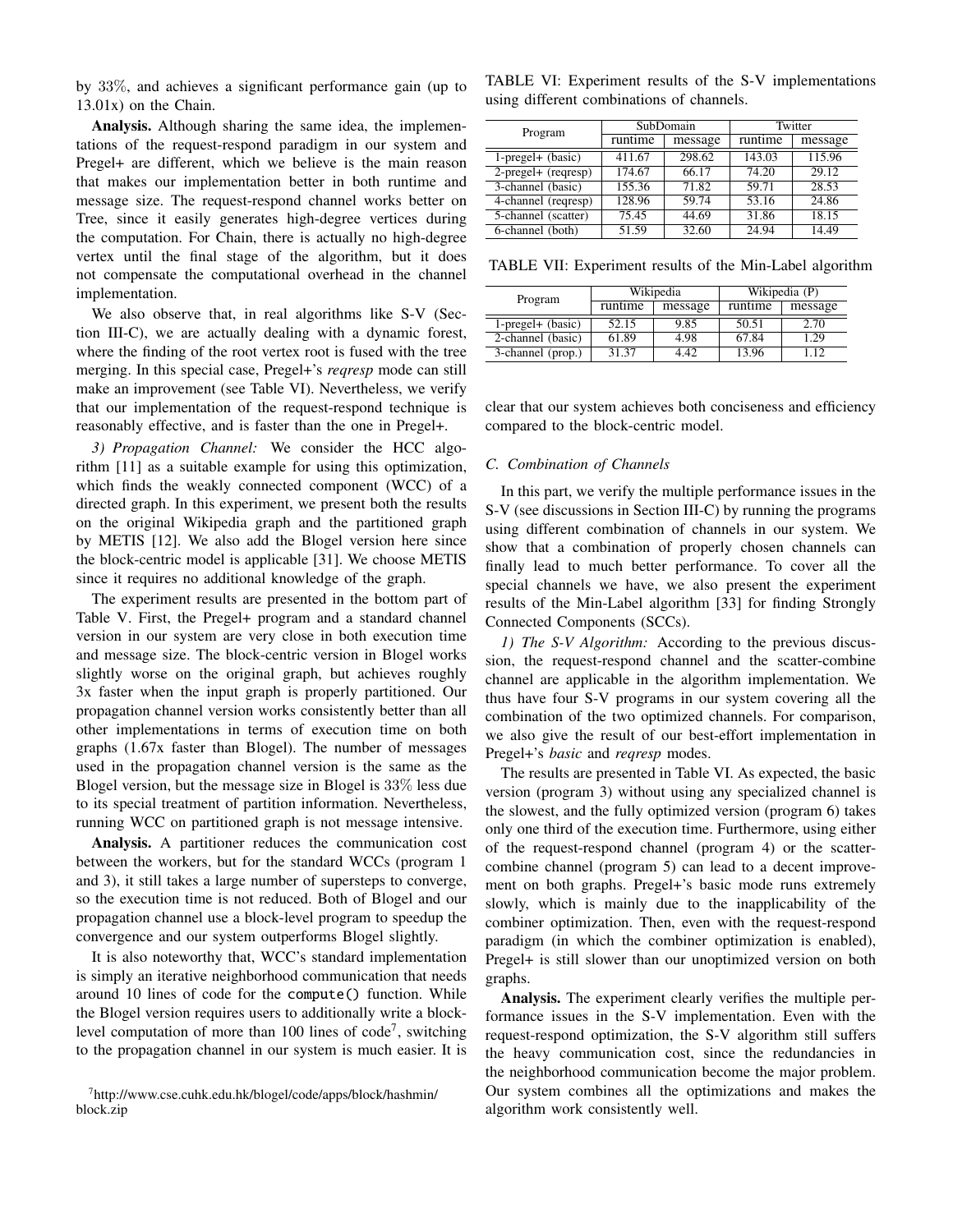*2) Min-Label Algorithm:* Strongly connected component (SCC) is a fundamental problem in graph theory and it is widely used in practice to reveal the properties of the graphs. A typical Min-Label algorithm [\[33\]](#page-10-6) for finding SCCs in Pregel is already complex which is an iterative algorithm where the main iteration contains four subroutines, including the removal of trivial SCCs, forward/backward label propagation, SCC recognization and relabeling. The algorithm suffers the problem of low convergence speed.

Our system offers the Propagation channel for the forward/backward label propagation, which achieves a 2x speedup on Wikipedia, and a nearly 4x faster on partitioned Wikipedia (see [Table VII\)](#page-8-2). This optimization is not possible in any of the existing system.

# VI. RELATED WORK

<span id="page-9-0"></span>Google's Pregel [\[19\]](#page-10-2) is the first specific in-memory system for distributed graph processing. It adopts the Bulk-Synchronous Parallel (BSP) model [\[28\]](#page-10-3) with explicit messages to let users implement graph algorithms in a vertex-centric way. The core design of Pregel has been widely adopted by many open-source frameworks [\[20\]](#page-10-0), [\[30\]](#page-10-1), and most of them inherit the monolithic message passing interface, meaning that the messages of different purposes are mixed and indistinguishable for the system. As an attempt for optimizing communication patterns, Pregel+ extends Pregel with additional interfaces (in particular, the *reqresp* and the *ghost* mode), but it is less flexible since the two modes cannot be composed and adding optimizations is inconvenient.

To support intuitive message slicing in Pregel-like systems, Telos [\[18\]](#page-10-25) proposes a layered architecture where interleaving tasks are implemented as separate *Protocols*, each having a user-defined compute() function with a dedicated message buffer. However, it lacks an essential feature for optimization that users cannot modify the implementation of the message buffer. Husky [\[35\]](#page-10-19) is a general-purpose distributed framework with the channel interface, and it supports primitives like *pull*, *push* and *migrate* and *asynchronous updates* to combine the strength of graph-parallel and machine learning systems. We extend this idea for composing optimizations in graph-parallel system and propose our optimized channels for three common performance issues.

There has been much research studying the optimizations on Pregel-like systems, and our optimized channels draw inspiration from this line of research, such as the sender-side message combining (a.k.a. vertex-replication, mirroring) [\[2\]](#page-10-10), [\[3\]](#page-10-13), [\[15\]](#page-10-26), [\[22\]](#page-10-8), the request-respond paradigm [\[32\]](#page-10-12), the block-centric model [\[26\]](#page-10-14), [\[27\]](#page-10-15), [\[31\]](#page-10-16) and so on. In particular, our scattercombine channel recognizes the static messaging pattern and reduces the computational cost as well as message size by preprocessing, which is novel and turns out to be effective for communication-intensive algorithms like PageRank and S-V. We also demonstrate how complex algorithms like S-V and SCC can be optimized by such technique, while most existing systems only focus on rather simple algorithms.

Apart from Pregel, there are graph-parallel systems that use high-level models to organize the computation and communication, which brings more opportunities for optimization. For example, the Gather-Apply-Scatter (GAS) model (used by GraphLab [\[16\]](#page-10-27), PowerGraph [\[10\]](#page-10-11) and PowerLyra [\[6\]](#page-10-28)) is a typical one that describes a vertex-program by three functions, and the scatter-combine model (used by Graphine [\[34\]](#page-10-29)) fuses the scatter and gather operations, resulting a more compact two-phase model. Our channel mechanism shares the same spirit; through the channels, we can equip a system with even more abstractions, so that users can choose whatever suitable for their algorithms.

There are also graph systems using a functional interface with high-level primitives to manipulate the entire graph, such as GraphX [\[29\]](#page-10-30) (a library on top of Apache Spark [\[36\]](#page-10-31)) and its extension HelP [\[23\]](#page-10-32). However, their primitives are hard to compose. Furthermore, experiment results [\[35\]](#page-10-19) show that they are less efficient than other systems even on simple algorithms like PageRank. Sparse-matrix based frameworks (e.g. the CombBLAS [\[5\]](#page-10-33) and PEGASUS [\[11\]](#page-10-23)) are also popular for handling graphs which provide linear algebra primitives, but the lack of graph semantics makes it hard for deep optimizations.

# VII. CONCLUSION

<span id="page-9-1"></span>In this paper, we propose to use the channel interface as a replacement of Pregel's message passing and aggregator mechanism, which not only structures the communication in Pregel algorithms in an intuitive way, but also enables different kinds of optimizations to work together for dealing with different performance issues in the same program. We also demonstrate how three optimized channels are implemented in this manner. Experiments show that, our channel-based system along with the current three optimized channels can achieve significantly better performance for a wide spectrum of graph algorithms.

We believe that, having such system with various modular optimizations available can help users quickly build efficient graph applications. In particular, our methodology of "optimizing a program by choosing suitable channels" hopes to change the current situation that different performance issues are addressed by separate systems, so that users can get rid of the steep cost of learning different systems' interfaces or strengths and enjoy using a single all-around system.

As a remaining issue at the current stage, users have to choose the proper channels for their algorithms, which may require some extent of expertise. To further make the system easy to use for non-expert users, in the future, we are interested in studying the compilation from a high-level declarative domain-specific language (such as Palgol [\[37\]](#page-10-20)) to our system.

#### ACKNOWLEDGMENT

We thank anonymous reviewers for their insightful comments to improve this paper. This work is partially supported by the Japan Society for the Promotion of Science (JSPS) Grant-in-Aid for Scientific (S) No. 17H06099.